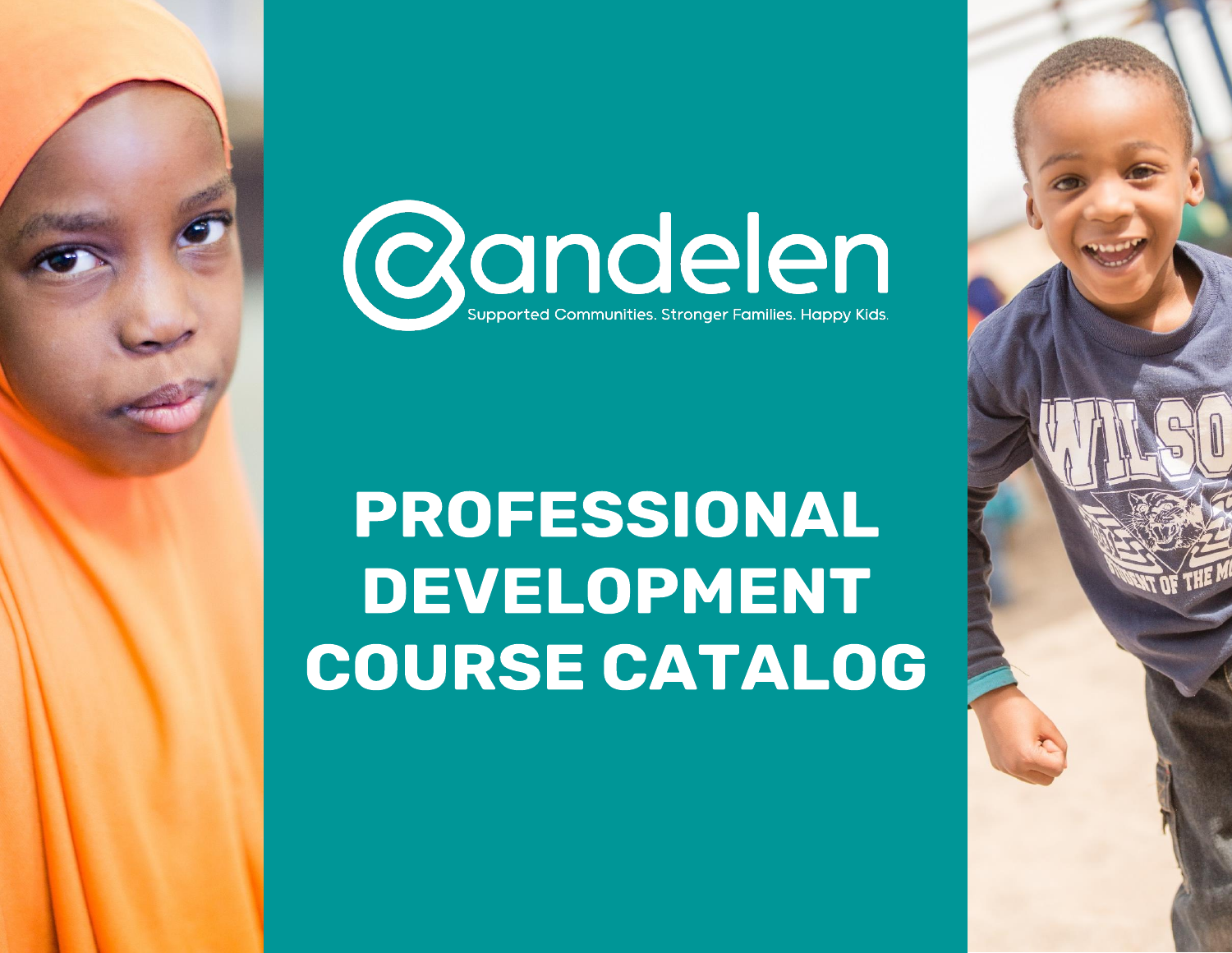

#### **Our Mission**

Candelen champions children everywhere by providing resources and support to anyone who impacts them, helping every child achieve the brightest outlook possible.

#### **Services Offered**

Candelen empowers parents, caregivers, and educators to know they have everything it takes to be brain builders giving children everything they need to be their most brilliant selves. That is why we offer expert-led trainings, resources, and support to parents, caregivers and early childhood educators, so everyone can act in the best interest of the child.

### **Professional Development Course Catalog**

Candelen Professional Development offers a wide range of topics that align with the Arizona DHS ongoing training requirements and the Arizona Early Childhood Workforce Registry Knowledge and Competencies. We use the Arizona Infant and Toddler Developmental Guidelines, the Arizona Early Learning Standards, and the Arizona Center for Afterschool Excellence Quality Standards along with current research and published works to guide our course development. Our courses outline what early childhood and school-age professionals need to know and do when caring for and educating young children and support professionals in their goals of increasing their knowledge of educational best practices.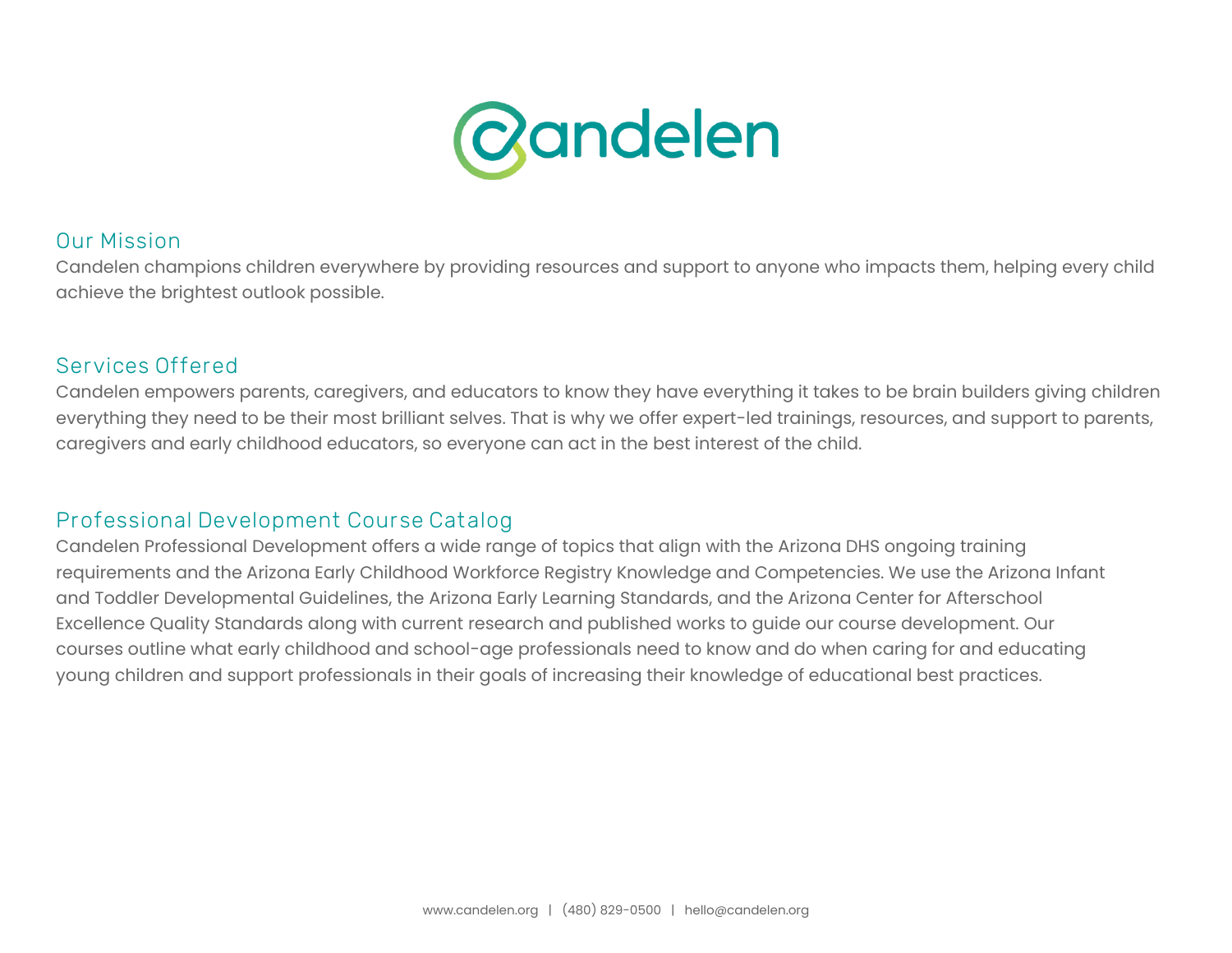## **Candelen**

#### **Knowledge Areas**

| AZ Early Childhood Workforce Knowledge and Competencies | Arizona DHS Ongoing Training Requirements |
|---------------------------------------------------------|-------------------------------------------|
| Child Growth and Development                            | Developmental Psychology                  |
| <b>Curriculum and Learning Environment</b>              | Developmentally Appropriate Practice      |
| <b>Child Observation and Assessment</b>                 | <b>DAP Areas</b>                          |
| <b>Effective Interactions</b>                           | Program Administration and Planning       |
| Professionalism                                         | Infant Growth and Development             |
| Family and Community Partnerships                       | <b>Community Services and Resources</b>   |
| Program Management                                      | Language Development                      |
| Social Emotional Learning                               | Child Guidance and Discipline             |
| Language Development                                    | Safety Indoor/Outdoor Activity Areas      |
| <b>Physical Development</b>                             | Child Abuse Detection and Reporting       |
| <b>Cognitive Development</b>                            | <b>Observation and Child Assessment</b>   |
|                                                         | Recognition of Illness and Infestation    |

<sup>1</sup>Arizona Infant and Toddler Guidelines: [www.azftf.gov/WhoWeAre/Board/Documents/az\\_infant\\_toddler\\_guidelines.pdf](http://www.azftf.gov/WhoWeAre/Board/Documents/az_infant_toddler_guidelines.pdf) <sup>2</sup>Arizona Workforce Knowledge and Competencies: [http://azearlychildhood.org/uploads/sites/1/WKC\\_FINAL\\_07.31.15.pdf](http://azearlychildhood.org/uploads/sites/1/WKC_FINAL_07.31.15.pdf) 3Arizona Early Learning Standards:<https://cms.azed.gov/home/GetDocumentFile?id=591e2ea43217e122b492b21f> 4Arizona Center for Afterschool Excellence Quality Standards:<https://azafterschool.org/promoting-quality/quality-standards/> <sup>5</sup>ADHS Training Requirements: 18 hours of annual training are required for each staff member (Per R9-5403)

#### **Visit candelen.org/pd for more information and registration!**

Individual registration is required prior to the start of the class. Additional trainings continue to be added. Visit the Registry or contact Candelen to find out about other opportunities available in your area. The Candelen Training Department can be reached by calling (480) 829-0500, Option 2.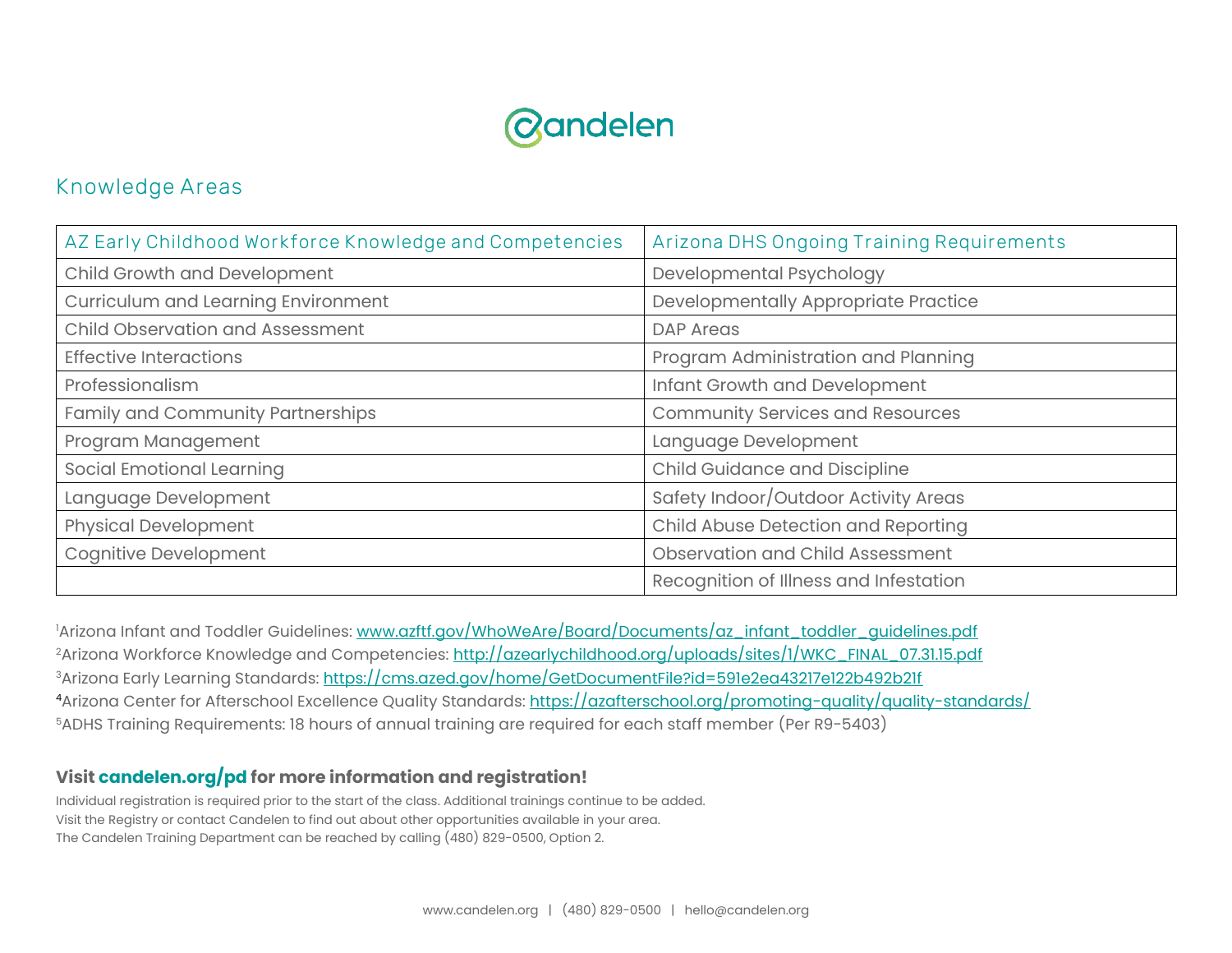| Title/Topic                                                                                                          | Age Range      | Description                                                                                                                                                                                                                                                                           | AZITG Domain <sup>1</sup> / Core Knowledge Area <sup>2</sup><br>DHS Training Requirement Category <sup>5</sup> |
|----------------------------------------------------------------------------------------------------------------------|----------------|---------------------------------------------------------------------------------------------------------------------------------------------------------------------------------------------------------------------------------------------------------------------------------------|----------------------------------------------------------------------------------------------------------------|
| <b>Understanding Typical and Atypical</b><br><b>Development in Infants and Toddlers</b><br>Also available in Spanish | Infant/Toddler | This training will help teachers identify factors that can influence<br>typical and atypical development in infant and toddlers and ways to<br>recognize and react to potential red flags.                                                                                            | Child Growth and Development<br>Developmental Psychology                                                       |
| <b>Making Strong Connections through</b><br><b>Primary Caregiving</b><br>Also available in Spanish                   | Infant/Toddler | Young children benefit deeply from strong attachments and<br>responsive caregiving; this training helps participants understand<br>how to make powerful connections with babies using primary<br>caregiving concepts.                                                                 | Social Emotional<br>Program Administration / Planning                                                          |
| <b>Fostering Secure Attachment</b><br>with Young Children<br>Also available in Spanish                               | Infant/Toddler | An introduction to attachment theory and styles, this training<br>highlights the importance of a child's first relationships and the<br>profound long-lasting effects they can have on subsequent<br>development.                                                                     | Social Emotional<br>Developmental Psychology                                                                   |
| <b>Physical Development: Tummy</b><br><b>Time for Babies</b><br>Also available in Spanish                            | Infant/Toddler | Participants will learn the importance of Tummy Time and other<br>gross motor development and how well-designed environments<br>can support a child's gross motor skills and milestones.                                                                                              | Physical Development/Health and Safety<br><b>DAP Areas</b>                                                     |
| <b>Building Brains through</b><br><b>Exploration and Discovery</b><br>Also available in Spanish                      | Infant/Toddler | Exploration and discovery is an important part of cognitive<br>development in the early years of life. Participants in this training<br>will gain an understanding of how to set up environments and<br>activities to encourage children to explore their world.                      | Cognitive Development<br>Infant Growth & Development                                                           |
| <b>Teacher's Guide to Brain Development</b><br>Also available in Spanish                                             | Infant/Toddler | Research shows that positive experiences and interactions with<br>caregivers promote healthy brain development, especially in young<br>children. This training explains the basic structure of the brain and<br>how it develops and details activities to foster healthy development. | Cognitive Development<br>Developmental Psychology                                                              |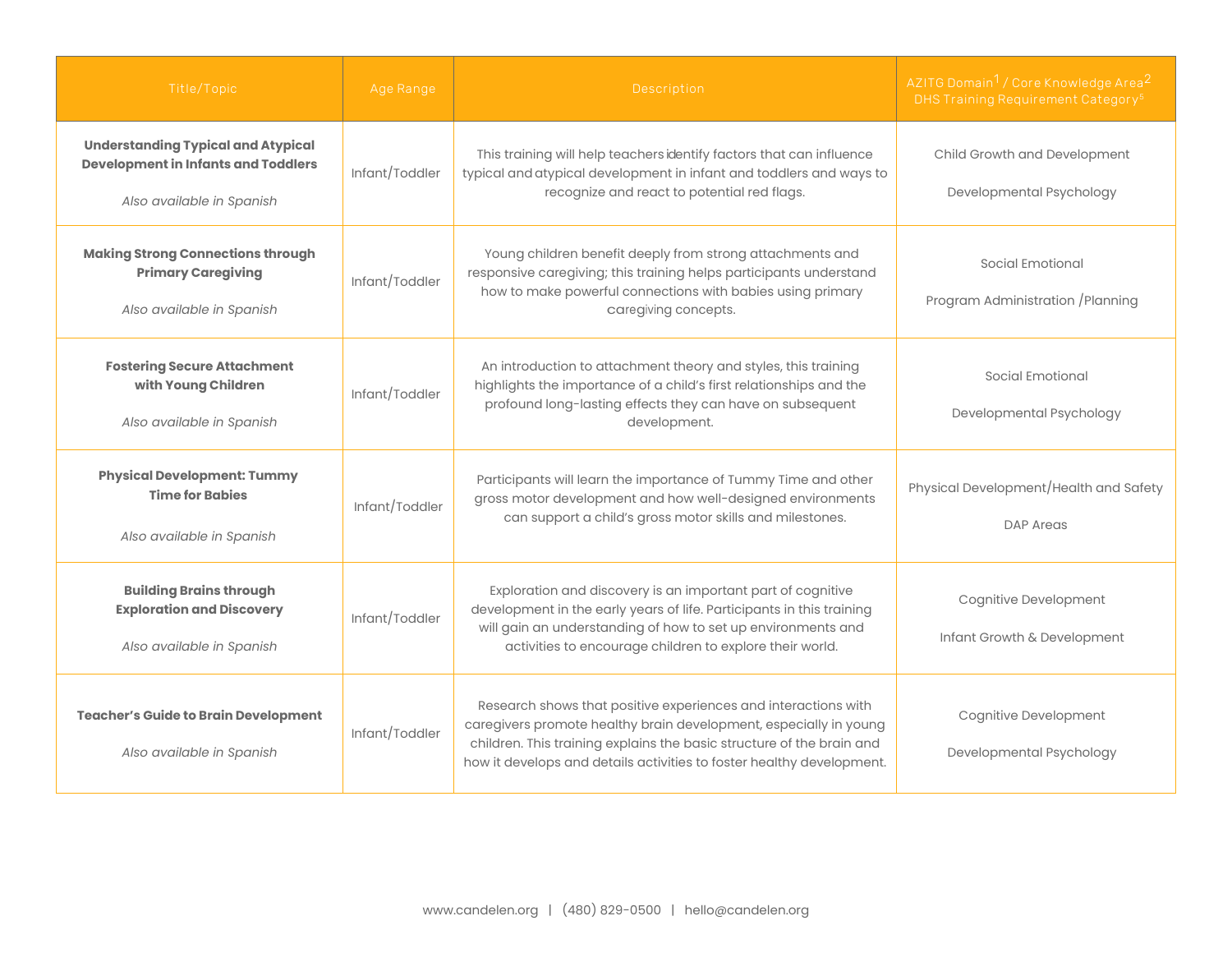| <b>Healthy Relationships = Healthy Brains</b><br>Also available in Spanish                      | Infant/Toddler | Gain an understanding of how the brain reacts to stress and how<br>positive experiences and interactions with caregivers promote<br>healthy brain development.                                                                                                               | Cognitive Development<br>Developmental Psychology                   |
|-------------------------------------------------------------------------------------------------|----------------|------------------------------------------------------------------------------------------------------------------------------------------------------------------------------------------------------------------------------------------------------------------------------|---------------------------------------------------------------------|
| <b>Physical Development: Gross Motor</b><br>Also available in Spanish                           | Infant/Toddler | Rapid physical development is a cornerstone of healthy<br>development of young children. This training will help participants<br>understand how children grow and develop physical skills and how<br>to set up environments and activities to encourage that<br>development. | Physical Development<br>Developmentally Appropriate Practice        |
| <b>Creating Communities with Families</b><br>Also available in Spanish                          | Infant/Toddler | This training helps participants gain an appreciation for parents as<br>a child's first teacher. They learn new strategies for engaging<br>parents and families in the early care environment.                                                                               | Family and Community Partnerships<br>Community Services / Resources |
| <b>Language Development:</b><br><b>Listening and Understanding</b><br>Also available in Spanish | Infant/Toddler | Part I of II in the language development series, this training digs<br>into how children grow and develop receptive language skills in the<br>early years.                                                                                                                   | Language Development<br>Language Development                        |
| <b>Language Development:</b><br><b>Communicating and Speaking</b>                               | Infant/Toddler | Part II of II in the language development series, this training<br>explores how to foster children's expressive communication and<br>speaking skills in the early years.                                                                                                     | Language Development<br>Language Development                        |
| <b>Flexible Schedules, Routines, and</b><br><b>Transitions for Infants and Toddlers</b>         | Infant/Toddler | This training will help participants understand the importance of<br>implementing flexible schedules, and routines that meet children's<br>individual needs through responsive caregiving.                                                                                   | <b>Overall Learning Environments</b><br>Child Guidance / Discipline |
| <b>Early Foundations for Math</b><br>Also available in Spanish                                  | Infant/Toddler | Math can be found everywhere in life, this training helps caregivers<br>connect foundational math concepts to everyday classroom<br>activities using intentional actions, readily available materials, and<br>"Math Talk".                                                   | Mathematics/Curriculum<br>Developmentally Appropriate Practices     |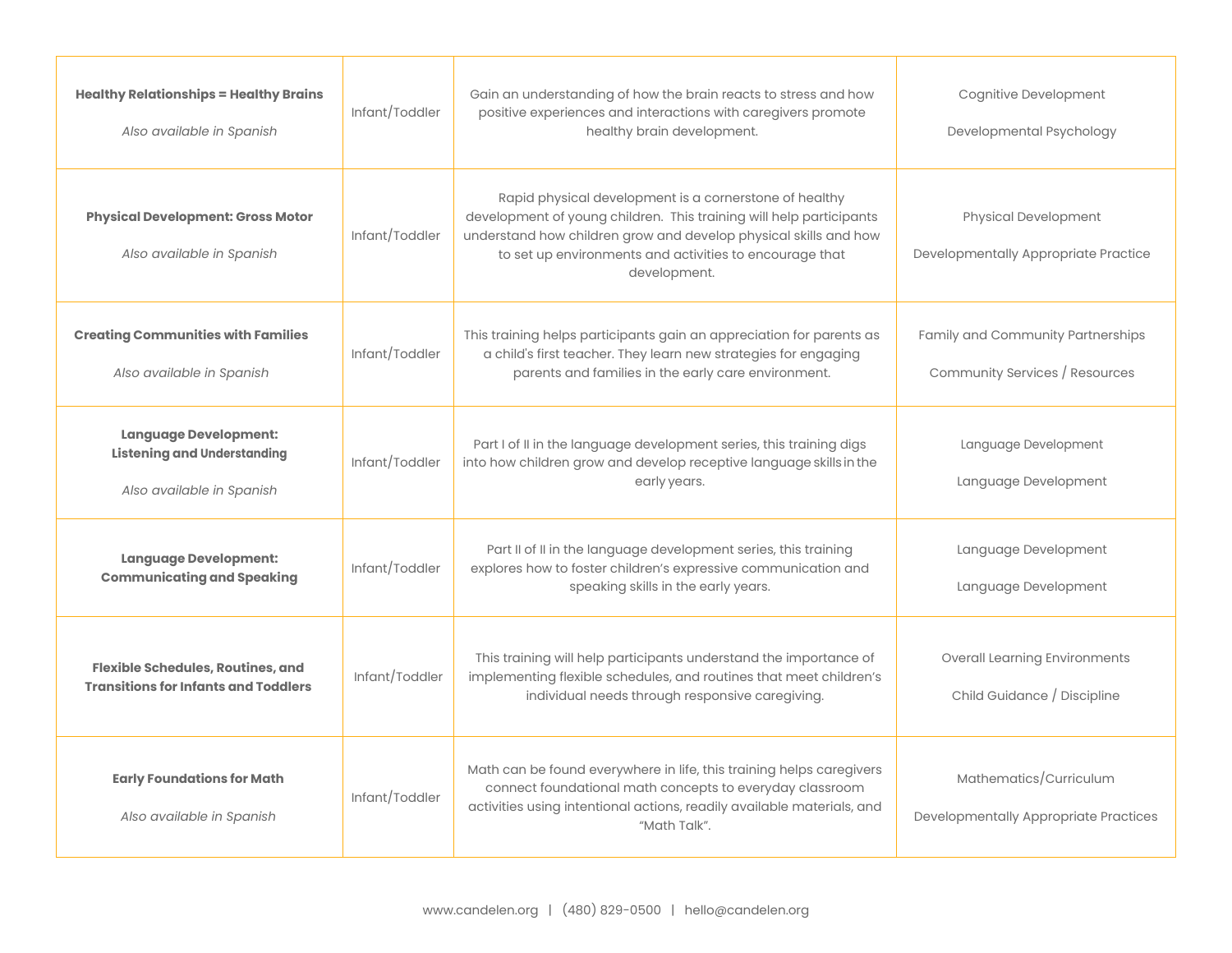| <b>Understanding Biting in</b><br><b>Early Care Classrooms</b><br>Also available in Spanish | Infant/Toddler | Unfortunately biting happens all too frequently in early care<br>environments, this training will help caregivers understand common<br>reasons children bite, how to set up environments, activities, and<br>materials to help prevent this behavior, and how to talk to parents<br>about biting before and after incidents occur.    | Social/Emotional<br>Child Guidance / Discipline                              |
|---------------------------------------------------------------------------------------------|----------------|---------------------------------------------------------------------------------------------------------------------------------------------------------------------------------------------------------------------------------------------------------------------------------------------------------------------------------------|------------------------------------------------------------------------------|
| <b>Creating Nurturing Environments</b><br>for Infants and Toddlers                          | Infant/Toddler | When caregivers understand and support infant and toddler<br>development, exploration, engagement and overall well-being<br>drastically improve. This training will show providers how to put<br>careful thought and planning into creating nurturing environments<br>to help facilitate growth in all developmental domains.         | <b>Overall Learning Environments</b><br>Safety Indoor/Outdoor Activity Areas |
| <b>Understanding Temperament</b><br>Also available in Spanish                               | Infant/Toddler | This training will explore a variety of temperament styles and traits<br>and help participants understand how temperament can affect<br>development. Participants will also learn that knowing a child's<br>temperament helps caregivers better understand children's<br>individual preferences, desires, and feelings appropriately. | Social Emotional<br>Developmental Psychology                                 |
| I Can Do It!<br><b>Helping Children Learn Persistence</b><br>Also available in Spanish      | Infant/Toddler | Participants will gain a deeper understanding of persistence as an<br>approach to learning and how it affects development both in the<br>early years and into the future.                                                                                                                                                             | Approaches to Learning<br>Infant Growth & Development                        |
| <b>Preventing Abusive Head Trauma</b>                                                       | Infant/Toddler | This training will cover what abusive head trauma is, what the<br>results and symptoms of AHT can be, what the typical/most<br>common triggers for AHT are, and we will explore some ways that<br>AHT can be prevented.                                                                                                               | Health & Safety<br>Child Abuse<br>Detection/Report/Prevention                |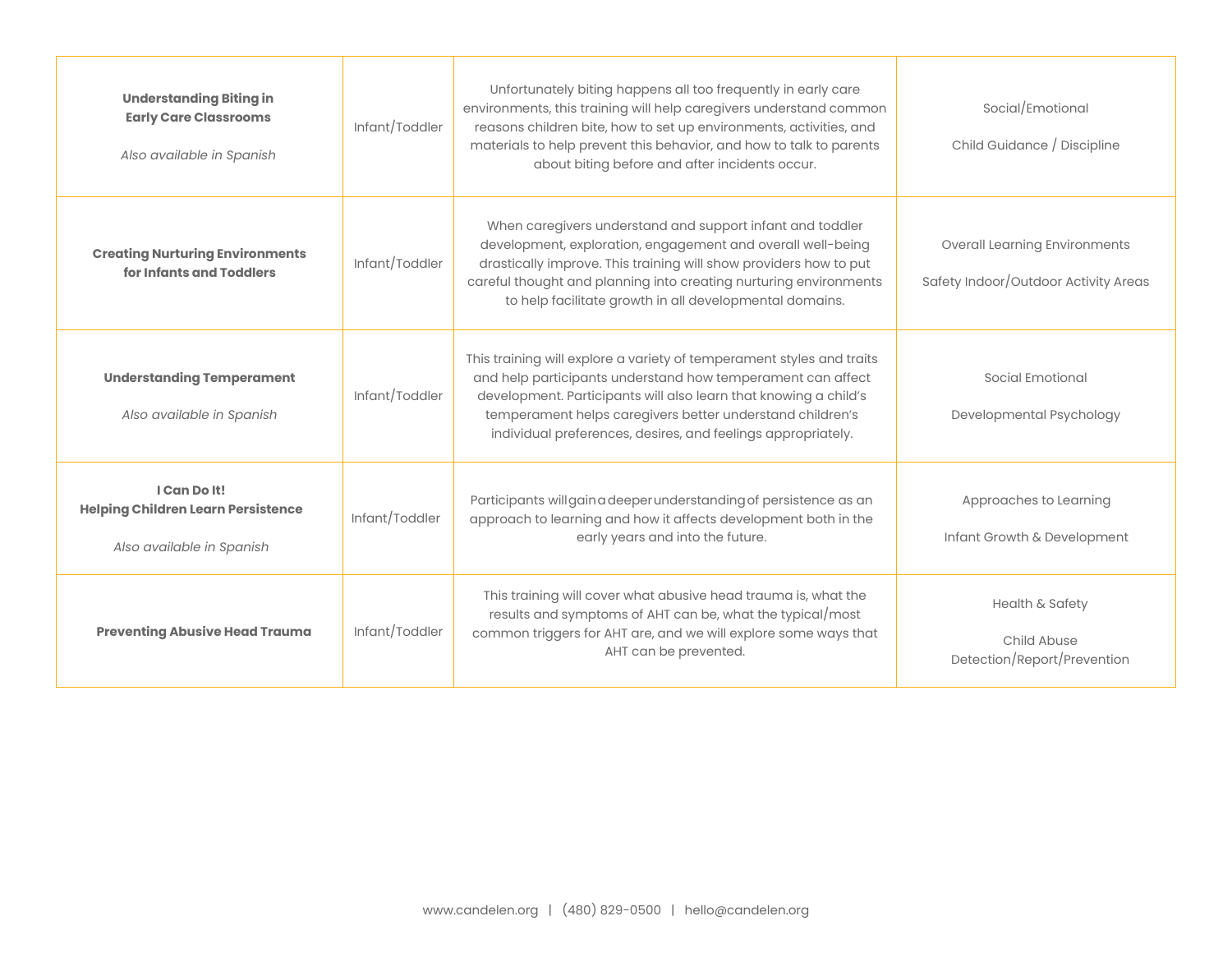| Title/Topic                                                                               | Age Range              | Description                                                                                                                                                                                                                                                                                              | AZELS Domain <sup>3</sup> / Core Knowledge Area <sup>2</sup><br>DHS Training Requirement Category5 |
|-------------------------------------------------------------------------------------------|------------------------|----------------------------------------------------------------------------------------------------------------------------------------------------------------------------------------------------------------------------------------------------------------------------------------------------------|----------------------------------------------------------------------------------------------------|
| <b>Understanding Typical and Atypical</b><br><b>Development in Preschool Children</b>     | Preschool<br>3-8 years | This training helps teachers in developing an inclusive<br>environment that supports the needs and learning styles<br>of each child. Teachers will gain strategies for modifying<br>classroom activities and routines.                                                                                   | Physical Development<br>Child Growth and Development<br>Developmental Psychology                   |
| <b>Child Development Basics: 3-5 years</b><br>Also available in Spanish                   | Preschool<br>3-8 years | This training helps participants gain a baseline<br>understanding of child development.                                                                                                                                                                                                                  | Child Growth and Development<br>Developmental Psychology                                           |
| <b>Primary Caregiving for</b><br><b>Preschool and Beyond</b><br>Also available in Spanish | Preschool<br>3-8 years | Whether practiced formally or informally, primary<br>caregiving and responsive teaching offer many benefits<br>for children, families, and staff. This training helps<br>participants understand the concepts of primary<br>caregiving along with tips on how to implement it in<br>schools and centers. | Social Emotional<br>Program Administration/Planning                                                |
| FLIP IT!®                                                                                 | Preschool<br>3-8 years | Four supportive steps to help young children learn about<br>their feelings, gain self-control, and reduce challenging<br>behavior.                                                                                                                                                                       | Social Emotional/Effective Interactions<br>Child Guidance/Discipline                               |
| <b>Understanding and Guiding Behavior</b><br>Also available in Spanish                    | Preschool<br>3-8 years | This training covers foundational concepts of building<br>relationships with children, establishing behavioral<br>expectations, supporting autonomy& self-regulation while<br>encouraging and modeling prosocial behaviors.                                                                              | Social Emotional/Effective Interactions<br>Child Guidance/Discipline                               |
| <b>Families as First Teachers</b><br>Also available in Spanish                            | Preschool<br>3-8 years | Families are children's first teachers. This training helps<br>participants understand the importance of families in<br>children's lives and how they influence development<br>across all learning domains.                                                                                              | Family and Community Partnerships<br>Community Services/Resources                                  |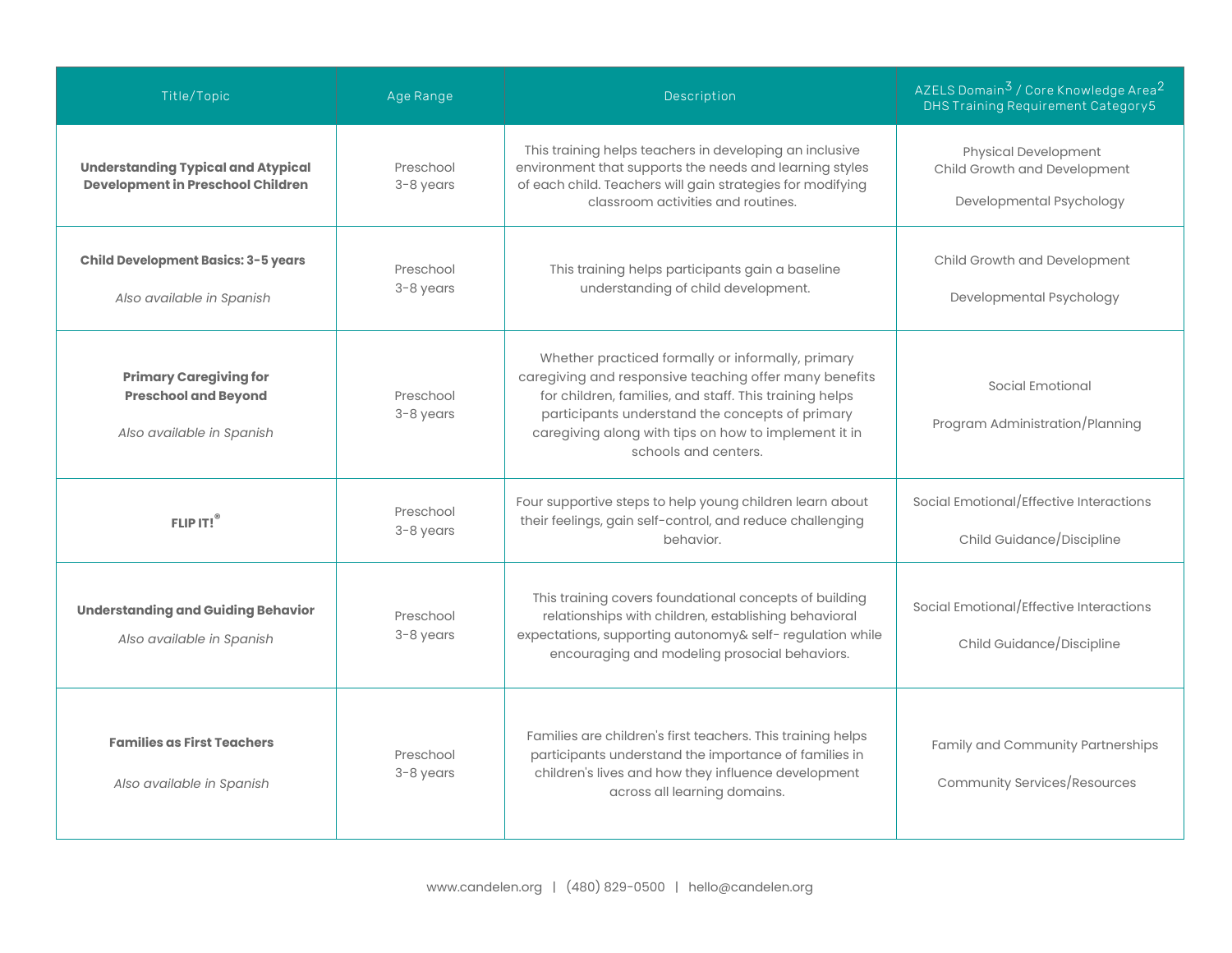| <b>Creating Communities with Families</b><br>Also available in Spanish                       | Preschool<br>3-8 years | The goal of this training session is to help participants<br>recognize the value of building positive relationships with<br>families and how to create opportunities for collaboration<br>and community building.                                                                              | Family and Community Partnerships<br><b>Community Services/Resources</b>    |
|----------------------------------------------------------------------------------------------|------------------------|------------------------------------------------------------------------------------------------------------------------------------------------------------------------------------------------------------------------------------------------------------------------------------------------|-----------------------------------------------------------------------------|
| <b>Schedules, Routines, and</b><br><b>Transitions that Work</b><br>Also available in Spanish | Preschool<br>3-8 years | Children thrive when their schedules and routines are<br>consistent, meaningful, and flexible to their needs. This<br>training helps participants understand the importance of<br>creating schedules that work, along with tips and ideas for<br>easy implementation.                          | Curriculum and Learning Environment<br>Child Guidance and Discipline        |
| <b>Ethics for Childcare Professionals</b>                                                    | Preschool<br>3-8 years | This training helps participants understand how ethics in<br>early care and education support their decision-making<br>processes and how their personal values align with their work<br>in early care and education.                                                                           | Professionalism<br>Program Administration/Planning                          |
| <b>Plans and Procedures</b><br>for Child Assessments<br>Also available in Spanish            | Preschool<br>3-8 years | This training covers foundational concepts intentional<br>observation and assessment of children's growth and<br>development in the preschool years; including anecdotal<br>records, portfolio building and more.                                                                              | Observation and Assessment<br>Observation & Child Assessment                |
| <b>Families as Customers and Partners</b>                                                    | Preschool<br>3-8 years | Participants will learn the importance of embedding<br>exceptional customer service in all daily interactions in order<br>to exceed families' expectations.                                                                                                                                    | Family and Community Partnerships<br>Program Administration/Planning        |
| <b>Creating Spaces for Fun and Learning</b>                                                  | Preschool<br>3-8 years | Children learn best when they feel safe, secure, and free to<br>explore and learn. Creating environments where they can<br>craft secure relationships with their peers and caring and<br>responsive adults can help providers meet children's<br>developmental needs in every learning domain. | Curriculum and Learning Environment<br>Safety Indoor/Outdoor Activity Areas |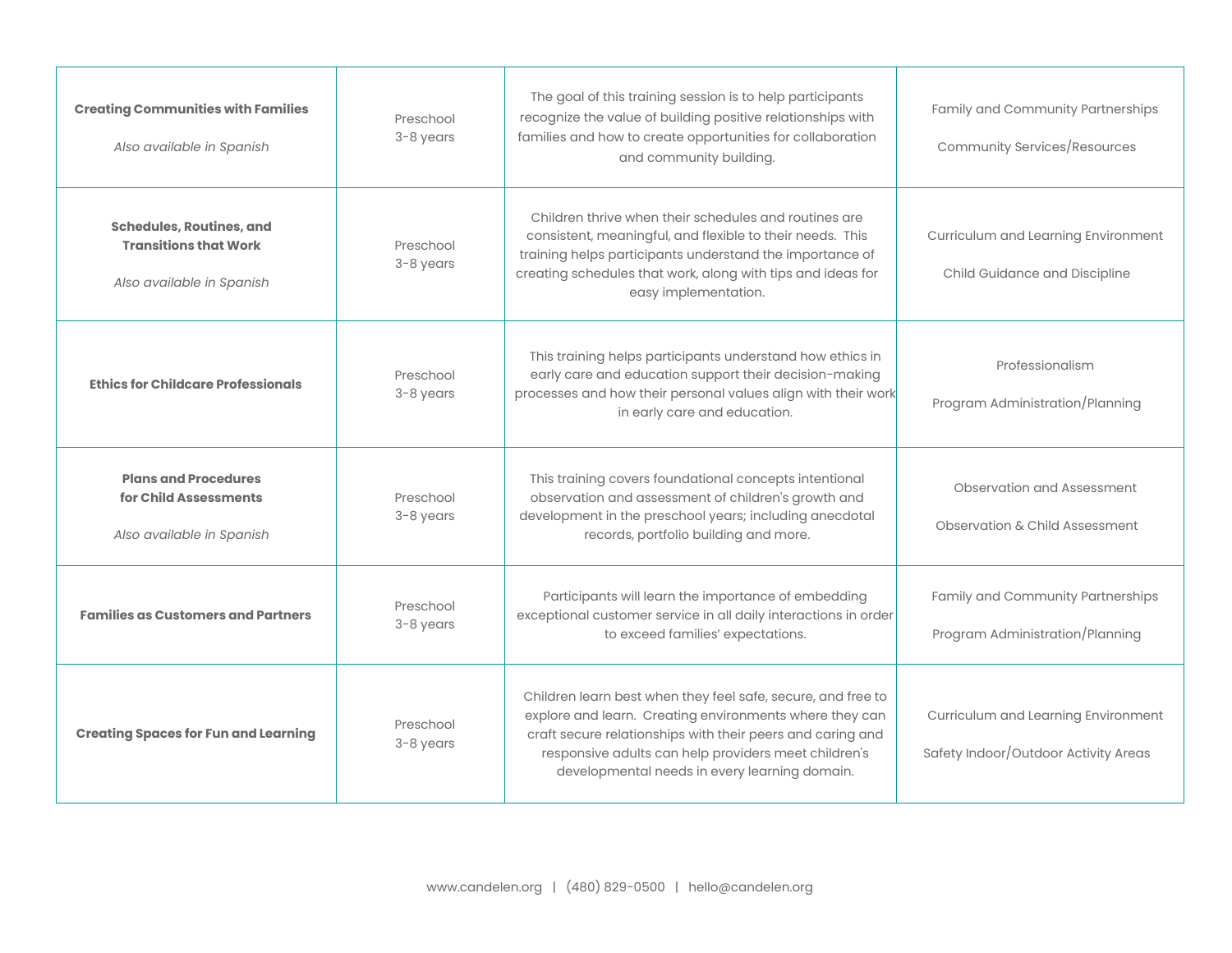| <b>Inclusion for Children with Disabilities</b><br>Also available in Spanish | Preschool<br>3-8 years | Each child is unique in their abilities. Learn about disabilities<br>that you may encounter in your classroom and how all<br>children can benefit from quality early childhood experiences<br>in a welcoming classroom setting with teachers who<br>understand their special needs.                                                                                                                         | Child Growth and Development<br>Community Services/Resources          |
|------------------------------------------------------------------------------|------------------------|-------------------------------------------------------------------------------------------------------------------------------------------------------------------------------------------------------------------------------------------------------------------------------------------------------------------------------------------------------------------------------------------------------------|-----------------------------------------------------------------------|
| <b>Trauma Responsive Caregiving</b><br>Also available in Spanish             | Preschool<br>3-8 years | This training will help participants recognize what trauma<br>is, understand how trauma affects the brain, and the ways<br>it might manifest. You will learn how caregivers can help<br>children feel safe as well as build trust and self-regulation<br>skills.                                                                                                                                            | <b>Effective Interactions</b><br>Developmental Psychology             |
| <b>Teaching with Intent</b><br>Also available in Spanish                     | Preschool<br>3-8 years | Balancing play and learning can be challenging! This<br>training looks at what it means to be an intentional teacher<br>and the different strategies that intentional teachers use to<br>balance play and learning to put it all together and make<br>learning and teaching, fun!                                                                                                                           | Curriculum and Learning Environment<br>Observation & Child Assessment |
| <b>Preschool Math</b><br>Also available in Spanish                           | Preschool<br>3-8 years | This training will cover some foundational preschool math<br>concepts and how teachers can expose children to<br>mathematics in everyday activities.                                                                                                                                                                                                                                                        | Curriculum and Learning Environment<br>DAP Areas                      |
| <b>Preschool Writing:</b><br><b>From Scribble to Script</b>                  | Preschool<br>3-8 years | This training helps participants gain an understanding of the<br>developmental stages of emergent writing and focuses on<br>the importance of writing experiences in the development of<br>early literacy skills. Through activities and discussions,<br>participants will recognize opportunities within the daily<br>schedule and classroom environment to promote children's<br>emergent writing skills. | Curriculum and Learning Environment<br>DAP Areas                      |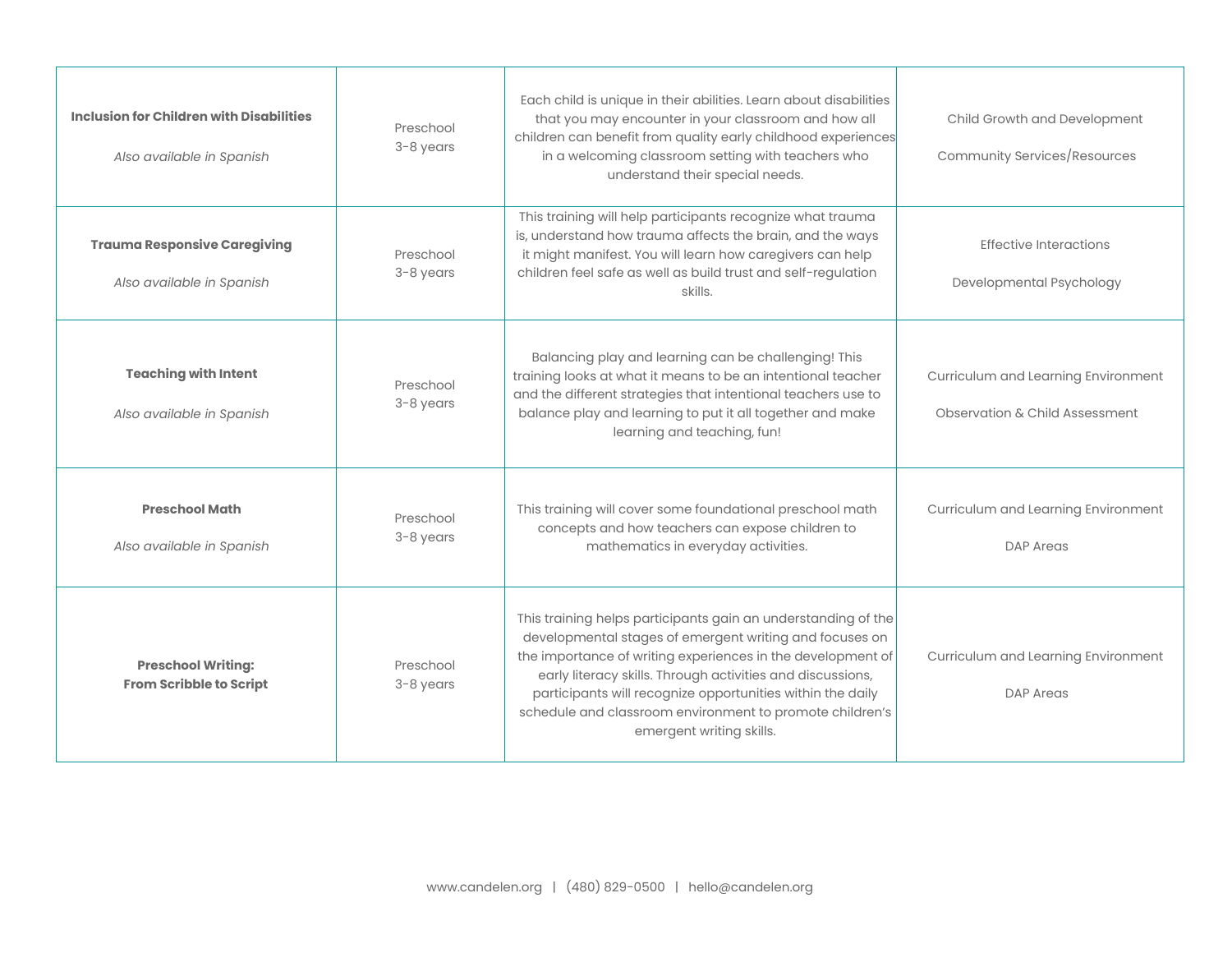| <b>Preschool STEM:</b><br><b>Tinker, Create, and Play</b><br>Also available in Spanish | Preschool<br>3-8 years | This training will help participants understand the<br>importance of introducing STEM activities to Preschool<br>aged children, intentionally creating STEM challenges help<br>children become interested and engaged in Science,<br>Technology, Engineering, and Math.                                                                                            | Curriculum and Learning Environment<br><b>DAP Areas</b>                     |
|----------------------------------------------------------------------------------------|------------------------|--------------------------------------------------------------------------------------------------------------------------------------------------------------------------------------------------------------------------------------------------------------------------------------------------------------------------------------------------------------------|-----------------------------------------------------------------------------|
| <b>Coming to Terms with</b><br>the Germs Around Us                                     | Preschool<br>3-8 years | This is a deeper dive into the topic of what germs are, how<br>they are spread, ways to prevent them, and when to use<br>cleaning, sanitization or disinfecting safely and effectively.                                                                                                                                                                            | Health, Safety, and Nutrition<br>Recognition of Illness/Infestation         |
| Who's Here today? The Importance<br>of Supervision and Ratios                          | Preschool<br>3-8 years | This training will help participants understand the<br>importance of constant supervision in all aspects of<br>childcare. The training will cover state regulations for<br>supervision and ratio maximums as well as staffing,<br>budgeting, and corrective action plans (CAP).                                                                                    | Program Management<br>Program Administration/Planning                       |
| Mind in the Making®<br>(8-part series)<br>Also available in Spanish                    | Preschool<br>3-8 years | Participants will have an Overview of the 7 Essential Life<br>Skills as a learning journey. The Mind In The Making learning<br>journey is driven by science and built on relationships.<br>Participant will be introduced to the Life Skills and how to<br>apply them in their own life as well as promoting the use of<br>the skills while working with children. | Curriculum and Learning Environment<br>Developmental Psychology             |
| <b>Learn to Play</b><br><b>Play to Learn</b>                                           | Preschool<br>3-8 years | In this training, we explore both the type and benefits of<br>play. We learn more about how play promotes growth in<br>all developmental domains. We will learn the differences<br>between free and guided play and learn strategies to<br>optimize development through guided play.                                                                               | Curriculum and Learning Environment<br>Developmentally Appropriate Practice |
| <b>Look What I Made</b><br><b>The Beauty of Process Art</b>                            | Preschool<br>3-8 years | In this training, we explore the differences between process<br>vs. product art. We learn more about the many benefits of<br>product over process art in preschool classrooms.                                                                                                                                                                                     | Curriculum and Learning Environment<br>Developmentally Appropriate Practice |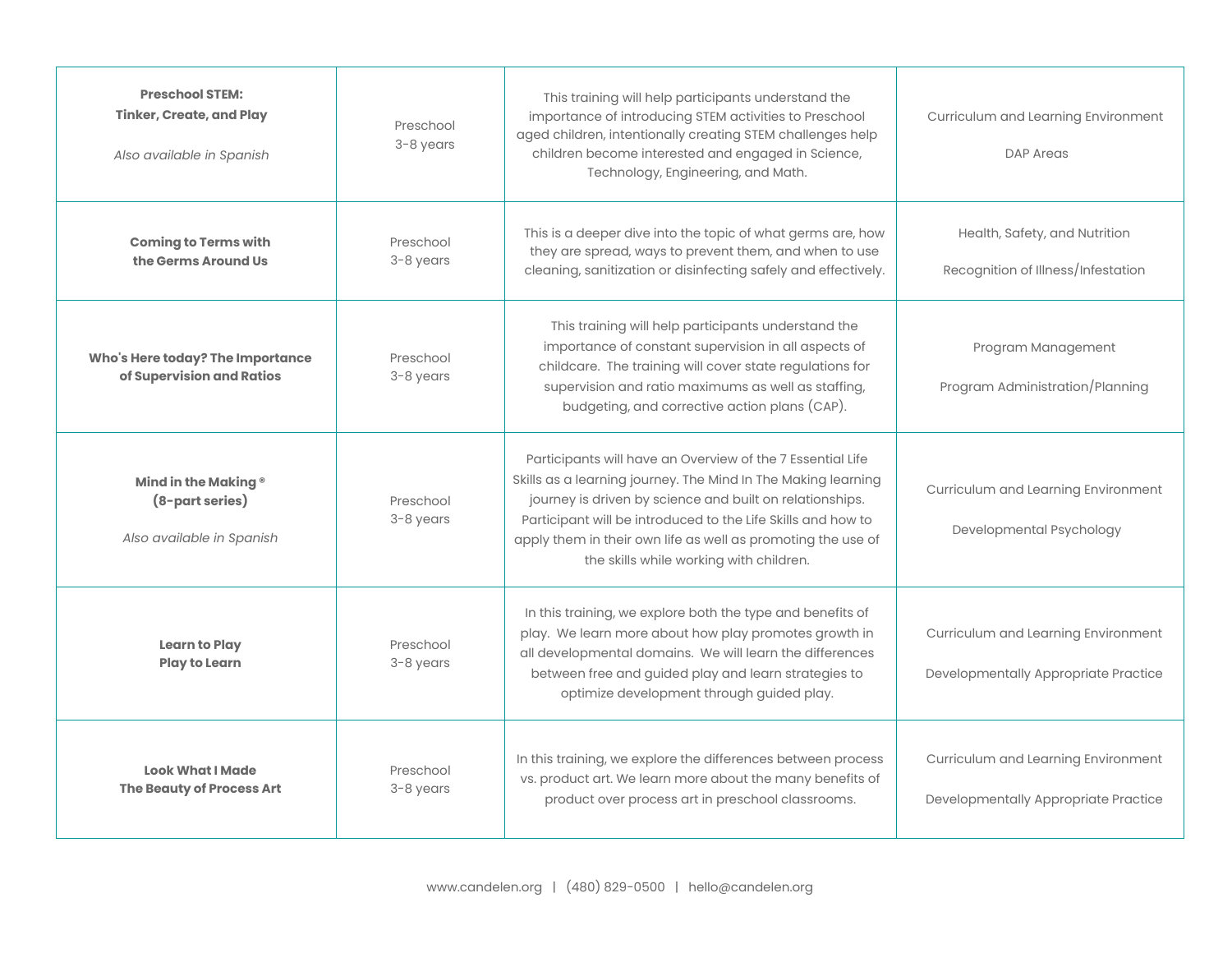| <b>COVID-19 For Child Care Programs:</b><br>This training covers the basic information individuals<br>What This Virus Is and How Can We<br>caring for children need to know in order to protect<br><b>Health and Safety Practices</b><br><b>Prevent the Spread in Childcare</b><br>Preschool<br>themselves and others from COVID-19. We will discuss<br>3-8 years<br><b>Programs</b><br>what this virus is and how to help prevent the spread in<br>Recognition of illness/Infestation<br>childcare programs.<br>Also available in Spanish |
|--------------------------------------------------------------------------------------------------------------------------------------------------------------------------------------------------------------------------------------------------------------------------------------------------------------------------------------------------------------------------------------------------------------------------------------------------------------------------------------------------------------------------------------------|
|--------------------------------------------------------------------------------------------------------------------------------------------------------------------------------------------------------------------------------------------------------------------------------------------------------------------------------------------------------------------------------------------------------------------------------------------------------------------------------------------------------------------------------------------|

2Arizona Workforce Registry Core Knowledge Areas 3Arizona Early Learning Standard

 $5$ ADHS Training Requirements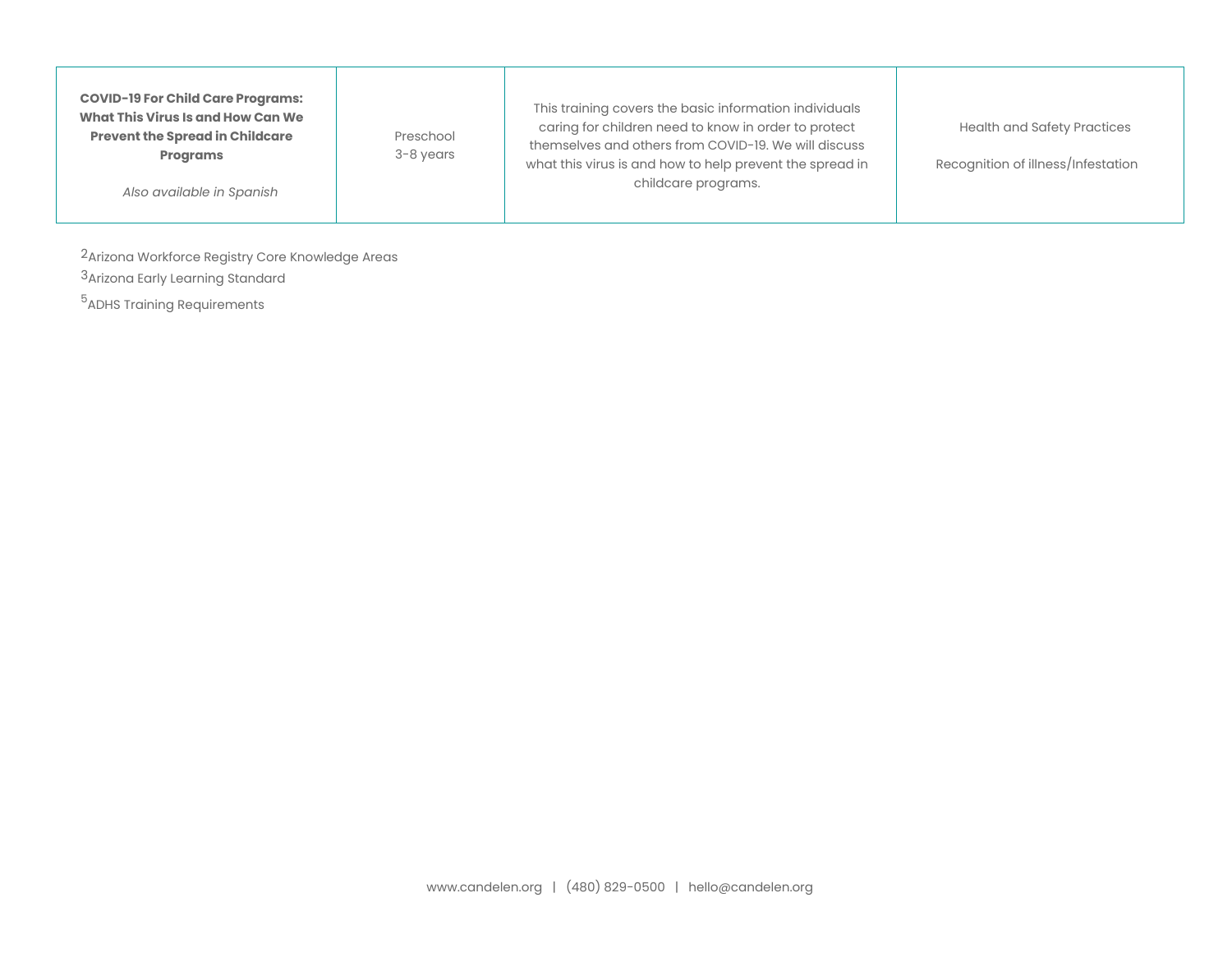| Title/Topic                                                                                  | Age Range                  | Description                                                                                                                                                                                                                                                   | $0$ ST Standards <sup>4</sup> / Core Knowledge Area <sup>2</sup><br>DHS Training Requirement Category5 |
|----------------------------------------------------------------------------------------------|----------------------------|---------------------------------------------------------------------------------------------------------------------------------------------------------------------------------------------------------------------------------------------------------------|--------------------------------------------------------------------------------------------------------|
| <b>Child Development Basics: The</b><br><b>School-Age Years</b><br>Also available in Spanish | School Age<br>5-12 years   | This training helps participants understand the continued<br>development of children through age 12 years. Participants will<br>learn to recognize basic benchmarks for growth and<br>development.                                                            | Child Growth and Development<br>Developmental Psychology                                               |
| <b>Setting Up an Environment for</b><br><b>School-Agers</b>                                  | School Age<br>5-12 years   | This training helps participants understand the importance<br>of setting up an environment that meets the varied needs of<br>school age children. In addition, identify ways to provide<br>developmentally appropriate and culturally responsive<br>teaching. | Environments That Support Learning<br>Safety Indoor/Outdoor Activity Areas                             |
| <b>Homework Help in Afterschool</b><br><b>Programs</b>                                       | School Age<br>$5-12$ years | This training helps participants understand the importance<br>of high-quality afterschool programs. This training also help<br>participants provide a supportive environment for homework<br>help and activities that support and extend learning.            | <b>Environments That Support Learning</b><br>DAP Areas                                                 |
| <b>STEM in the After School Setting</b><br>Also available in Spanish                         | School Age<br>$5-12$ years | This training helps participants understand the importance of<br>STEM activities and how they help children to improve<br>academically and bring awareness of future possibilities of<br>careers as scientist, mathematicians and engineers.                  | Environments That Support Learning<br>DAP Areas                                                        |

N/A: Not used for this topic

2Arizona Workforce Registry Core Knowledge Areas

4Out of School Time Standards

<sup>5</sup>ADHS Training Requirements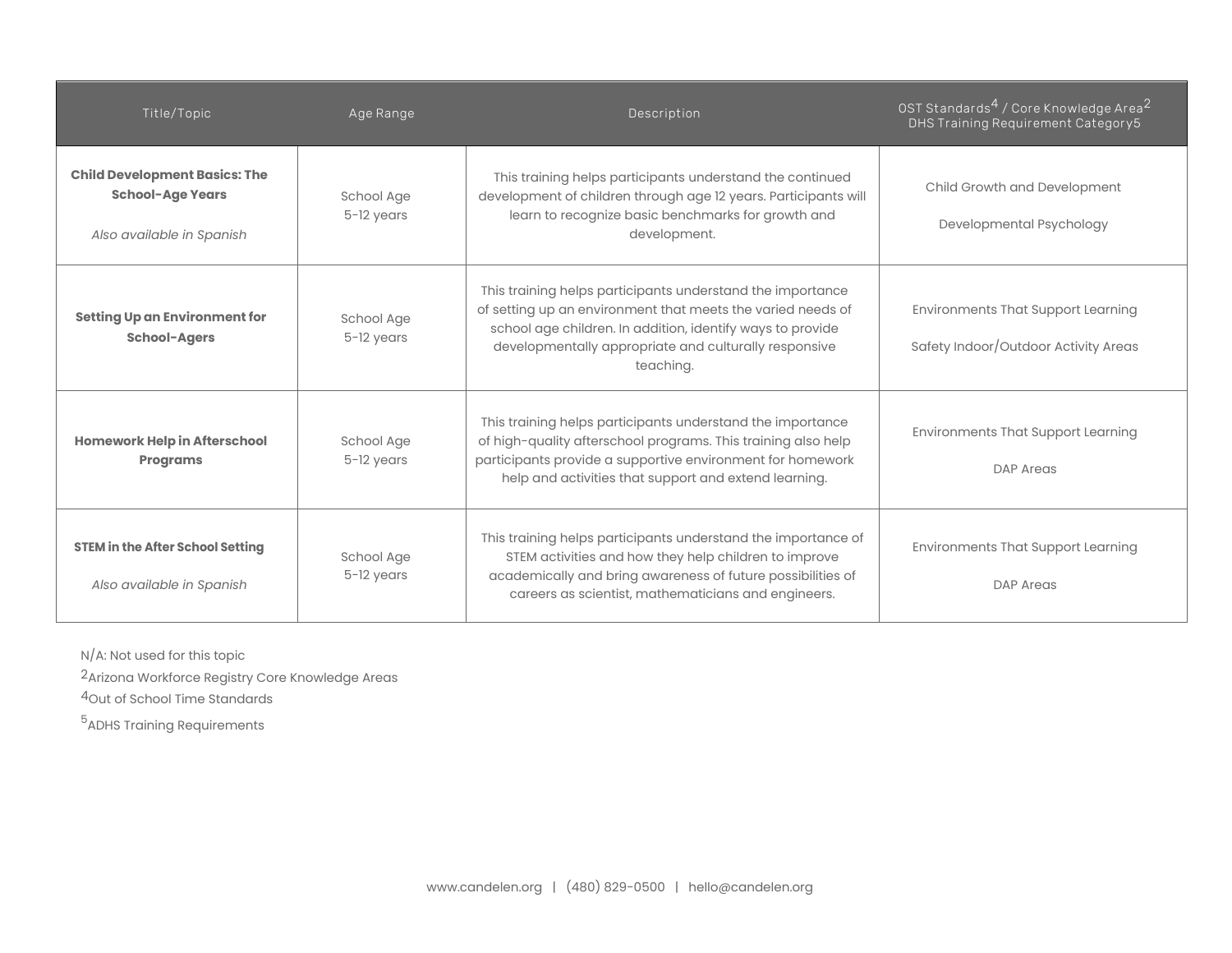| Title/Topic                                                                                            | Age Range  | Description                                                                                                                                                                                                                                | Core Knowledge Area2<br>DHS Training Requirement Category5                  |
|--------------------------------------------------------------------------------------------------------|------------|--------------------------------------------------------------------------------------------------------------------------------------------------------------------------------------------------------------------------------------------|-----------------------------------------------------------------------------|
| <b>Partnering with Families for Child</b><br><b>Success</b><br>Also available in Spanish               | 0-12 years | This training helps participants understand the importance of including<br>families in their programs. A goal of this training session is to help<br>participants recognize the value of building positive relationships with<br>families. | Family and Community Partnerships<br>Community Services/Resources           |
| <b>Family Child Care Learning</b><br><b>Environments</b>                                               | 0-12 years | This training allows participants the opportunity to explore what type of<br>environment would best suit the children in their home care space. It<br>looks at how to meet the needs of a mixed age group.                                 | Curriculum and Learning Environment<br>Safety Indoor/Outdoor Activity Areas |
| <b>Business Issues for Family Child Care</b><br><b>Providers</b>                                       | 0-12 years | This course allows participants to learn and discuss the unique business<br>aspects of running a family childcare business.                                                                                                                | Program Management<br>Program Administration/Planning                       |
| <b>Recordkeeping for Family Child Care</b><br><b>Providers</b>                                         | 0-12 years | This course helps family child care providers understand how to identify<br>which business records to keep, how to properly report business income,<br>and how to maximize common tax deductions for their family child care<br>business.  | Program Management<br>Program Administration/Planning                       |
| <b>Understanding Child Development</b><br>when Working with Multiple Ages<br>Also available in Spanish | 0-12 years | This training helps participants understand the continued development of<br>children through age 12 years. Recognize the importance of<br>understanding development in environments with multiple aged children.                           | Child Growth and Development<br>Developmental psychology                    |
| <b>Understanding and Guiding Behavior</b><br>Also available in Spanish                                 | 0-12 years | This training covers foundational concepts of building relationships with<br>children, establishing behavioral expectations, supporting autonomy&<br>self-regulation while encouraging and modeling prosocial behaviors.                   | <b>Effective Interactions</b><br>Child Guidance/Discipline                  |

2Arizona Workforce Registry Core Knowledge Areas

<sup>5</sup>ADHS Training Requirements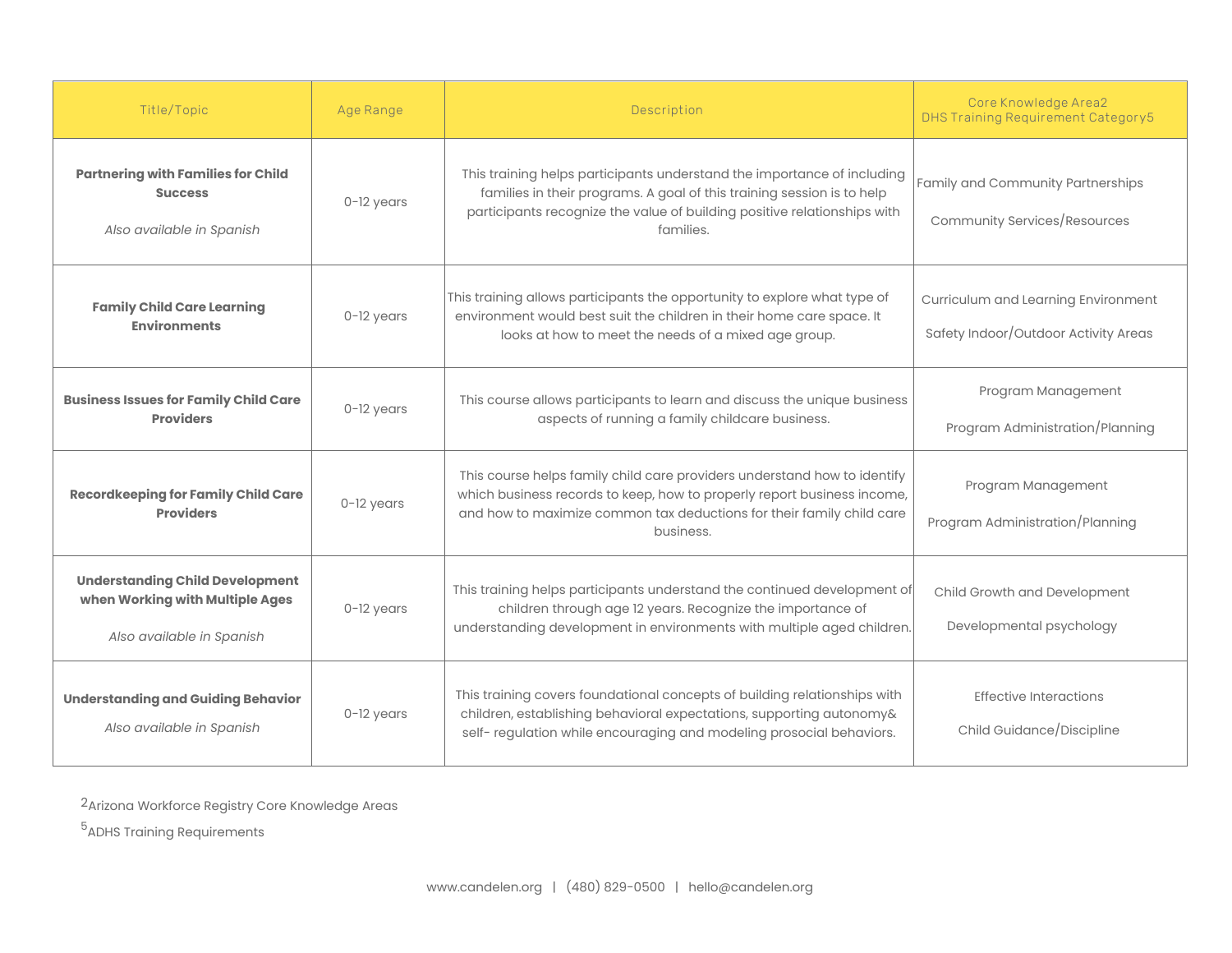| Title/Topic                                                                   | Age Range                            | Description                                                                                                                                                                                                                                                                                                      | Core Knowledge Area2<br>DHS Training Requirement Category5 |
|-------------------------------------------------------------------------------|--------------------------------------|------------------------------------------------------------------------------------------------------------------------------------------------------------------------------------------------------------------------------------------------------------------------------------------------------------------|------------------------------------------------------------|
| <b>Ethics for Childcare Professionals</b>                                     | <b>Directors</b><br>Leadership Teams | This training helps participants understand how ethics in<br>early care and education support their decision-making<br>processes and how their personal values align with their<br>work in early care and education.                                                                                             | Professionalism<br>Program Administration/Planning         |
| <b>Hiring and Retaining the Best Staff</b>                                    | <b>Directors</b><br>Leadership Teams | This training helps participants develop ideas for hiring,<br>engaging and retaining staff. They will learn to recognize<br>the 'Best Fit" for the job and hire quickly.                                                                                                                                         | Program Management<br>Program Administration/Planning      |
| <b>Primary Caregiving for Preschool and</b><br><b>Beyond</b>                  | <b>Directors</b><br>Leadership Teams | Whether practiced formally or informally, primary caregiving<br>and responsive teaching offer many benefits for children,<br>families, and staff. This training helps participants<br>understand the concepts of primary caregiving along with<br>tips on how to implement it in schools and centers.            | Social Emotional<br>Program Administration/Planning        |
| <b>Provide Coaching and Mentoring</b><br><b>Support to Encourage Staff</b>    | <b>Directors</b><br>Leadership Teams | This training will give directors and assistant directors the<br>essentials to providing coaching and mentoring support<br>to their staff. Participants will learn the importance of<br>staying present and connected with employees.                                                                            | Program Management<br>Program Administration/Planning      |
| <b>Budgeting and Planning for a Quality</b><br><b>Early Childhood Program</b> | <b>Directors</b><br>Leadership Teams | This training will help directors and other leadership staff<br>learn the common components of the child care budget.<br>The content will also look at managing staffing costs- as<br>this is the largest expense of a programs budget. When<br>the business side runs smoothly other things fall into<br>place. | Program Management<br>Program Administration/Planning      |
| <b>Staff Meetings that Make an Impact</b>                                     | <b>Directors</b><br>Leadership Teams | This training will help directors and other leadership staff<br>learn some helpful strategies toprovide meaningful<br>meetings for staff through the use of an agenda, things to<br>consider when facilitating meetings, and engaging staff.                                                                     | Program Management<br>Program Administration/Planning      |